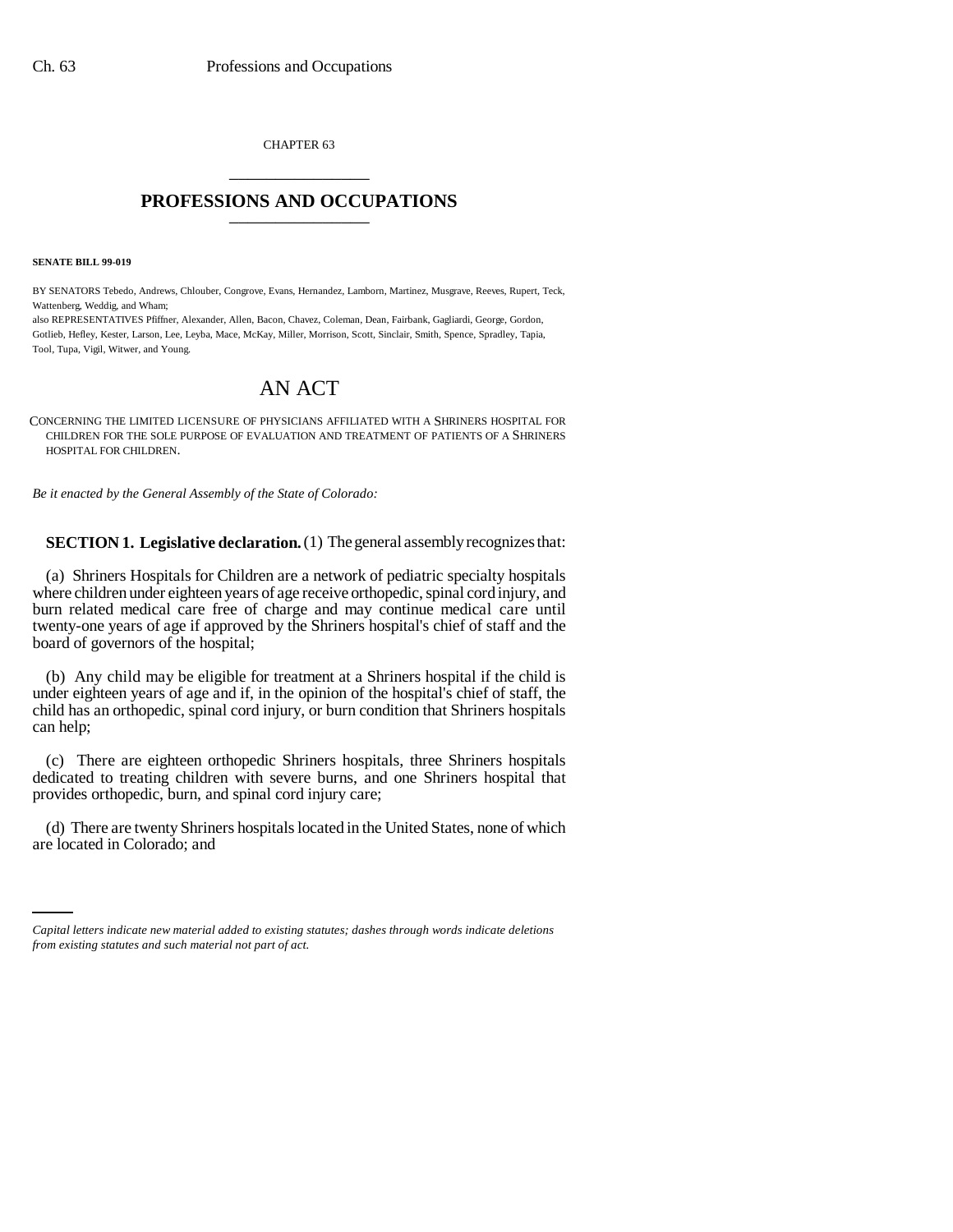(e) Children in Colorado should not have more difficulty receiving necessary medical care from Shriners hospitals than children in other states simply because there are no Shriners hospitals in Colorado.

(2) The general assembly hereby finds, determines, and declares that:

(a) Colorado children under eighteen years of age, and in some circumstances children up to twenty-one years of age, who have orthopedic, spinal cord injury, or burn conditions should have ready access to the medical care provided by the Shriners hospitals;

(b) Physicians from the Shriners hospitals should have the ability to evaluate and treat, in Colorado or via telemedicine, children who could benefit from the medical care provided by the Shriners hospitals; and

(c) Physicians from the Shriners hospitals should have the ability to apply for and be granted a limited license to practice medicine in Colorado for the sole purpose of evaluating children to determine if they can be helped by a Shriners hospital and coordinating the treatment of those children.

**SECTION 2.** 12-36-107, Colorado Revised Statutes, is amended BY THE ADDITION OF A NEW SUBSECTION to read:

**12-36-107. Qualifications for licensure.** (5) (a) NOTWITHSTANDING ANY OTHER PROVISION OF THIS ARTICLE, AN APPLICANT LAWFULLY PRACTICING MEDICINE IN ANOTHER STATE OR TERRITORY MAY BE GRANTED A LIMITED LICENSE TO PRACTICE MEDICINE IN THIS STATE, UPON APPLICATION TO THE BOARD IN THE MANNER DETERMINED BY THE BOARD, IF:

(I) THE APPLICANT HAS BEEN INVITED BY THE ADMINISTRATOR OF A HOSPITAL TO PROVIDE MEDICAL SERVICES RELATIVE TO THE EVALUATION AND TREATMENT OF CHILDREN AS POTENTIAL PATIENTS, PATIENTS, OR OUT-PATIENTS OF SHRINERS HOSPITALS FOR CHILDREN; AND

(II) THE STATE OR TERRITORY WHERE THE APPLICANT IS ACTIVELY LICENSED TO PRACTICE MEDICINE CERTIFIES TO THE BOARD THE NAME OF THE APPLICANT AND THAT THE APPLICANT IS LICENSED IN GOOD STANDING; AND

(III) THE APPLICANT CERTIFIES IN THE MANNER PRESCRIBED BY THE BOARD TO THE BOARD THAT SUCH APPLICANT'S LICENSE TO PRACTICE MEDICINE IN ANY OTHER STATE OR TERRITORY HAS NOT BEEN RESTRICTED, SUSPENDED, OR REVOKED; AND

(IV) THE APPLICANT'S PRACTICE IS LIMITED TO EVALUATION OF CHILDREN WHO ARE POTENTIAL PATIENTS OF A SHRINERS HOSPITAL AND TREATMENT OF CHILDREN WHO ARE PATIENTS OR OUT-PATIENTS OF A SHRINERS HOSPITAL AND THE APPLICANT SHALL ONLY PROVIDE SERVICES TO CHILDREN UNDER TWENTY-ONE YEARS OF AGE.

(b) SUCH LIMITED LICENSE SHALL REMAIN IN FORCE FOR A PERIOD OF TWO YEARS, SUBJECT TO RENEWAL AT THE END OF EACH TWO-YEAR PERIOD. THE BOARD MAY ESTABLISH AND CHARGE AN APPLICATION AND RENEWAL FEE FOR SUCH LIMITED LICENSE PURSUANT TO SECTION 24-34-105, C.R.S., NOT TO EXCEED ONE-HALF THE